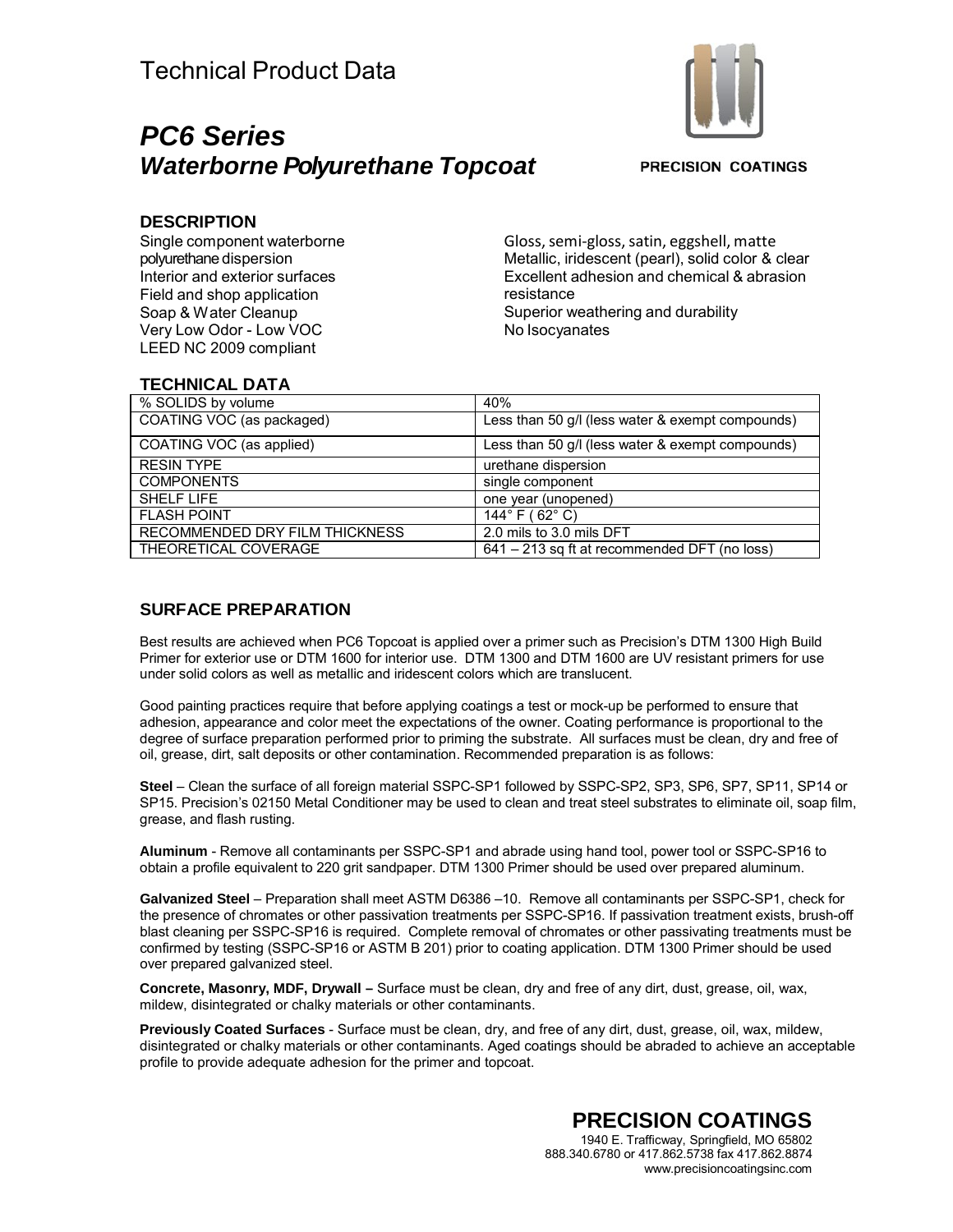# Technical Product Data

# *PC6 Series Waterborne Polyurethane Topcoat*



**PRECISION COATINGS** 

### **INSTRUCTIONS**

Stir or shake thoroughly to ensure uniform mixture. **Reduction is not necessary.** However, paint may be reduced up to 5% by volume using tap water.

### **APPLICATION FOR "SOLID COLORS" & "METALLIC COLORS"**

**Environmental Conditions:** Air and surface temperature must be above 50° Fahrenheit and no more than 90 $^{\circ}$  Fahrenheit. Surface temperature must be at least 5 $^{\circ}$ F (3 $^{\circ}$ C) above the dew point **Application:** Solid colors may be applied by spray, roller and brush application. Metallic colors should be applied by spray application only. Allow a 5 to 10 minute flash time between coats if spray applied. PC6 should be applied to achieve a recommended dry film thickness between 1.0 to 3.0 mils. For detailed metallic and iridescent application instructions, see Precision Coatings' Guidance: "Metallic and Iridescent Finishes."

### **SPRAY GUN SET-UP & PRESSURE**

Type Fluid Tip Spraying Pressure<br>Siphon Feed 1.4mm – 1.7mm 40-65-PSI  $1.4$ mm – 1.7mm  $40-65-PSI$ Gravity Feed 1.3mm – 1.4mm 40-65 PSI<br>HVLP Siphon 1.6mm – 1.8mm max. 10 P 1.6mm – 1.8mm max. 10 PSI  $@$  the air cap HVLP Gravity  $1.3$ mm – 1.5mm max. 10 PSI @ the air cap Pressure Pot 1.1 mm- 1.3 mm 29 PSI - 58 PSI Airless Spray\* .011" - .015" 2500 PSI, 100 mesh filter *\*For solid colors only, not recommended for application of metallics*

#### **DRY TIMES**

Dry times @ 70˚F (21˚C) and 50% RH

| Dust Free        | 15 minutes                                    |
|------------------|-----------------------------------------------|
| Dry to Touch     | 1 hour                                        |
| Dry Time         | 24 hours                                      |
| <b>Full Cure</b> | 14 days                                       |
| Recoat           | Unlimited - no recoat time necessary          |
|                  | Sanding will become necessary after 24 hours. |

#### **CLEAN UP**

Clean all tools and spray equipment immediately after use with soap and warm water. Acetone may be used as a final solvent rinse.

#### **LIMITATIONS**

Protect installed coating from rain, freezing, and continuous high humidity until completely dry. Do not apply in freezing conditions or if rain is imminent. Do not apply if elevated levels of water vapor transmission may exist following application. At water vapor transmission levels greater than 4 perms, blistering or bubbles may occur. Do not use below grade, on horizontal surfaces or in areas of ponding water.

Refer to Material Safety Data Sheet for proper handling or products listed in this bulletin.

 **PRECISION COATINGS** 1940 E. Trafficway, Springfield, MO 65802 888.340.6780 or 417.862.5738 fax 417.862.8874 [www.precisioncoatingsinc.com](http://www.precisioncoatingsinc.com/)